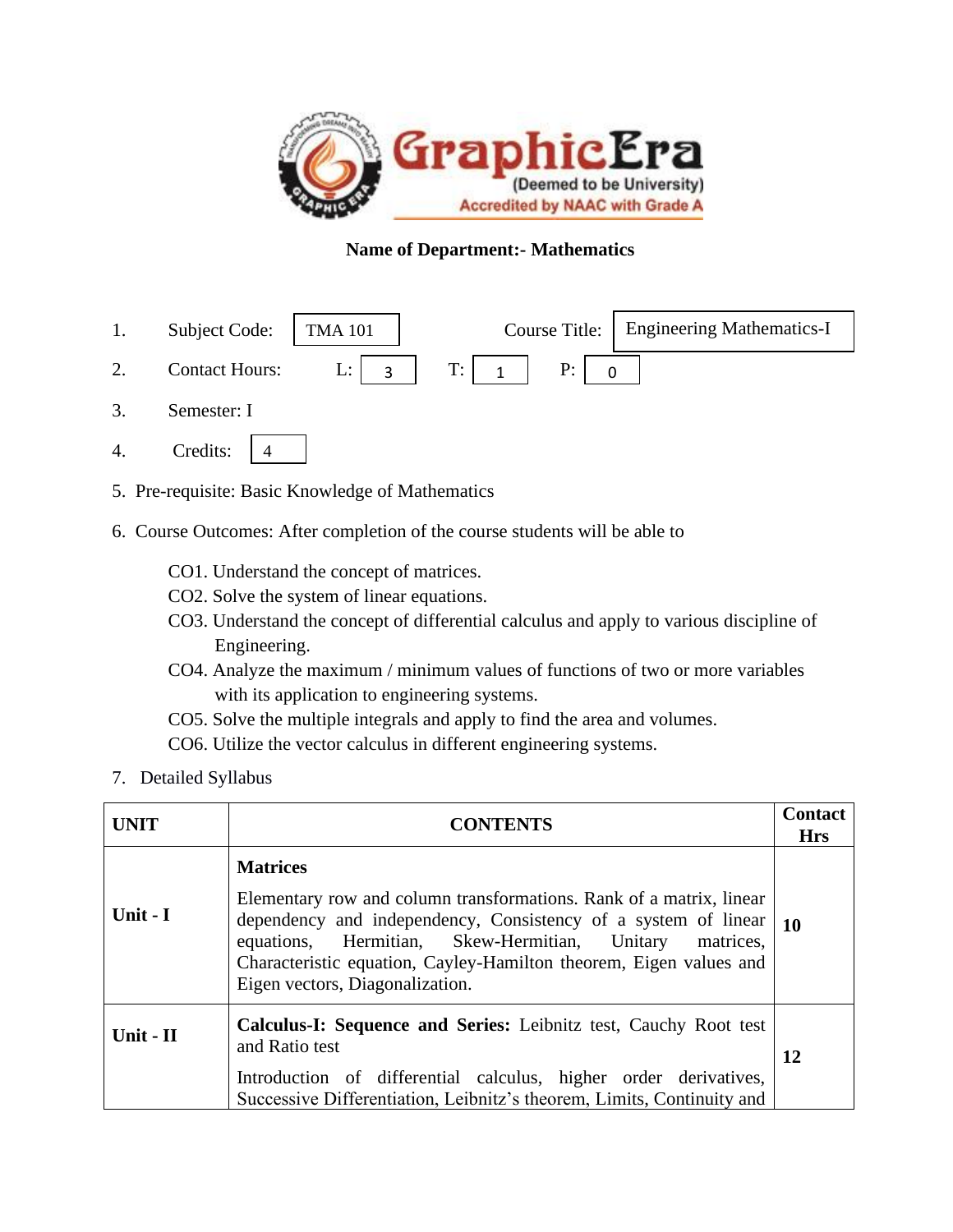|              | Differentiability of two variables, Partial Differentiation,<br>homogeneous function, Euler's theorem, Taylor's and Maclaurin's<br>expansions of one and two variables.                                                                        |                |
|--------------|------------------------------------------------------------------------------------------------------------------------------------------------------------------------------------------------------------------------------------------------|----------------|
| $Unit - III$ | <b>Calculus-II</b><br>Extrema (Maxima/ Minima) of functions of two variables, method of<br>Lagrange's multipliers. Introduction of Jacobian, properties of<br>Jacobian, Jacobian of implicit and explicit functions, functional<br>dependence. | -7             |
| Unit $-$ IV  | <b>Multiple Integrals</b><br>Introduction to integration, Double and triple integrals, Change of<br>order of integration, Beta and Gamma functions. Applications to area,<br>volume, Dirichlet's integral.                                     | $\overline{7}$ |
| Unit $-$ V   | <b>Vector Calculus</b><br>Introduction to Vectors, Gradient, Divergence and Curl of a vector<br>and their physical interpretation, Line, Surface and Volume integrals,<br>Green's, Stoke's and Gauss's divergence theorem (without proof).     | 9              |
|              | <b>Total</b>                                                                                                                                                                                                                                   | 45             |

### **Reference Books:**

- C. B. Gupta, S. R. Singh and Mukesh Kumar, "Engineering Mathematics for Semesters I and II" McGraw Hill Education, First edition 2015.
- Ramana, B. V., "Higher Engineering Mathematics", Tata McGraw Hill publications, 2007
- R. K. Jain, S. R. K. Iyengar, Advanced Engineering Mathematics, Narosa Publication, 2004.
- Grewal, B. S., "Higher Engineering Mathematics", 40e, Khanna Publications, India, 2009
- Kreyszig, Erwin., "Advanced Engineering Mathematics", 9e, Wiley Publications, 2006.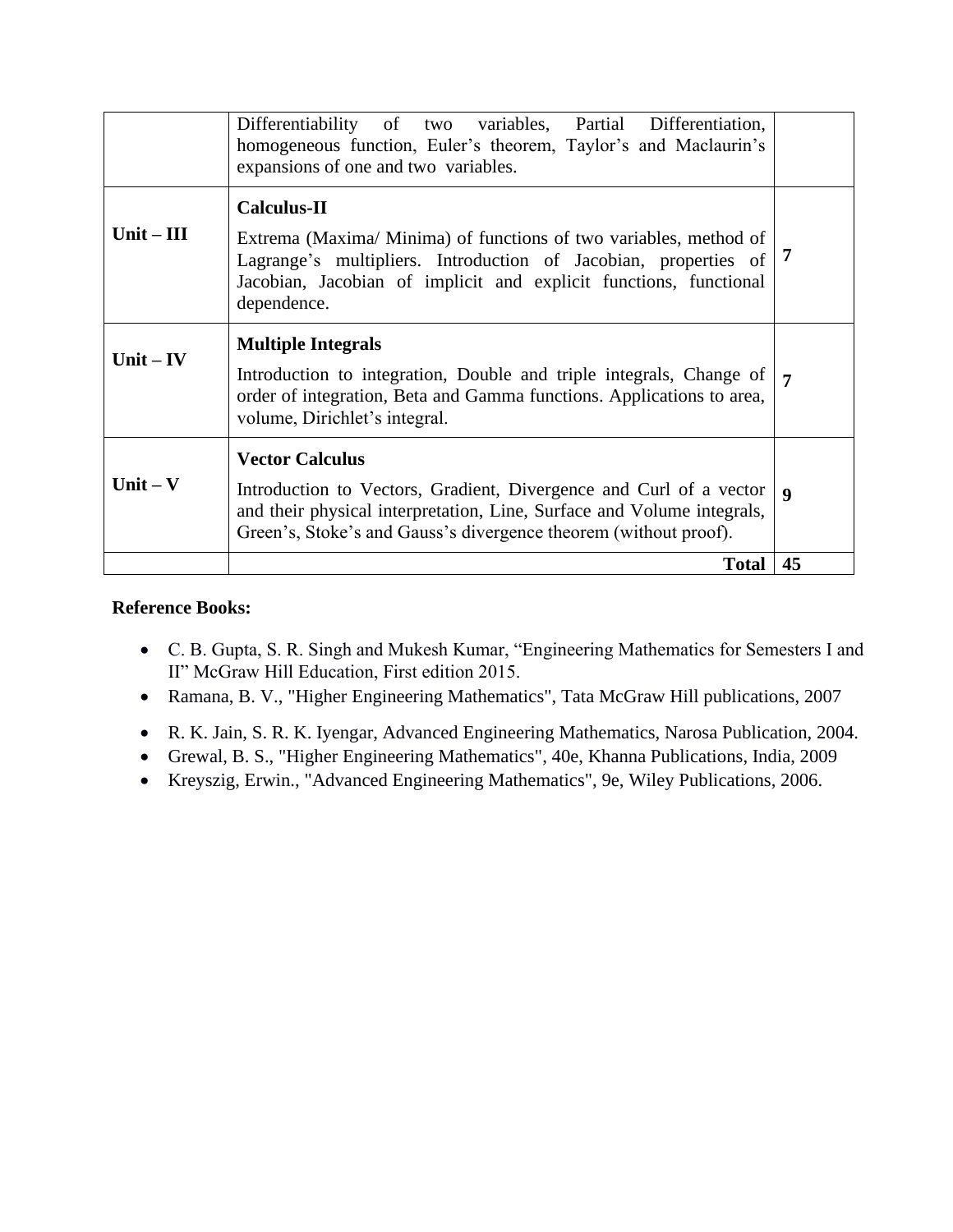

# **Name of Department:- Mathematics**

- 1. Subject Code: | TMA 201 | Course Title: 2. Contact Hours: L:  $\begin{array}{|c|c|c|c|c|c|} \hline 2. & \text{Contact Hours:} & L: & 3 & T: & 1 \hline \end{array}$  P: **Engineering Mathematics-II** 3 | T: | 1 | P: | 0
- 3. Semester: II
- 4. Credits: 4
- 5. Pre-requisite: Basic Knowledge of Mathematics
- 6. Course Outcomes: After completion of the course students will be able to
	- CO1. Solve the linear ordinary differential equations.
	- CO2. Apply the Laplace transforms in linear and simultaneous linear differential equations.
	- CO3. Apply the Fourier series for signal analysis in various engineering discipline.
	- CO4. Classify the partial differential equations and to solve homogeneous partial differential equations with constant coefficients.
	- CO5. Apply method of separation of variables to solve 1D heat, wave and 2D Laplace equations.
	- CO6. Find the series solution of differential equations and comprehend the Legendre's polynomials, Bessel functions and its related properties.
- 7. Detailed Syllabus

| <b>UNIT</b> | <b>CONTENTS</b>                                                                                                                                                                                                                                                                                                                                                            | <b>Contact</b><br><b>Hrs</b> |
|-------------|----------------------------------------------------------------------------------------------------------------------------------------------------------------------------------------------------------------------------------------------------------------------------------------------------------------------------------------------------------------------------|------------------------------|
| Unit - I    | <b>Differential equation</b><br>Ordinary differential equation of first order (Exact and reducible to<br>exact differential equations), linear differential equations of nth order<br>with constant coefficients, Complementary functions and particular<br>integrals, Euler Homogeneous differential equation, Method of<br>variation of parameters and its applications. | <b>8</b>                     |
| Unit - II   | <b>Laplace Transform</b><br>Introduction of Laplace Transform, Its Existence theorem and<br>properties, Laplace transform of derivatives and integrals, Inverse<br>Laplace transform, Laplace transform of periodic functions, Unit step<br>function and Dirac delta function, Convolution theorem, Applications                                                           | <b>10</b>                    |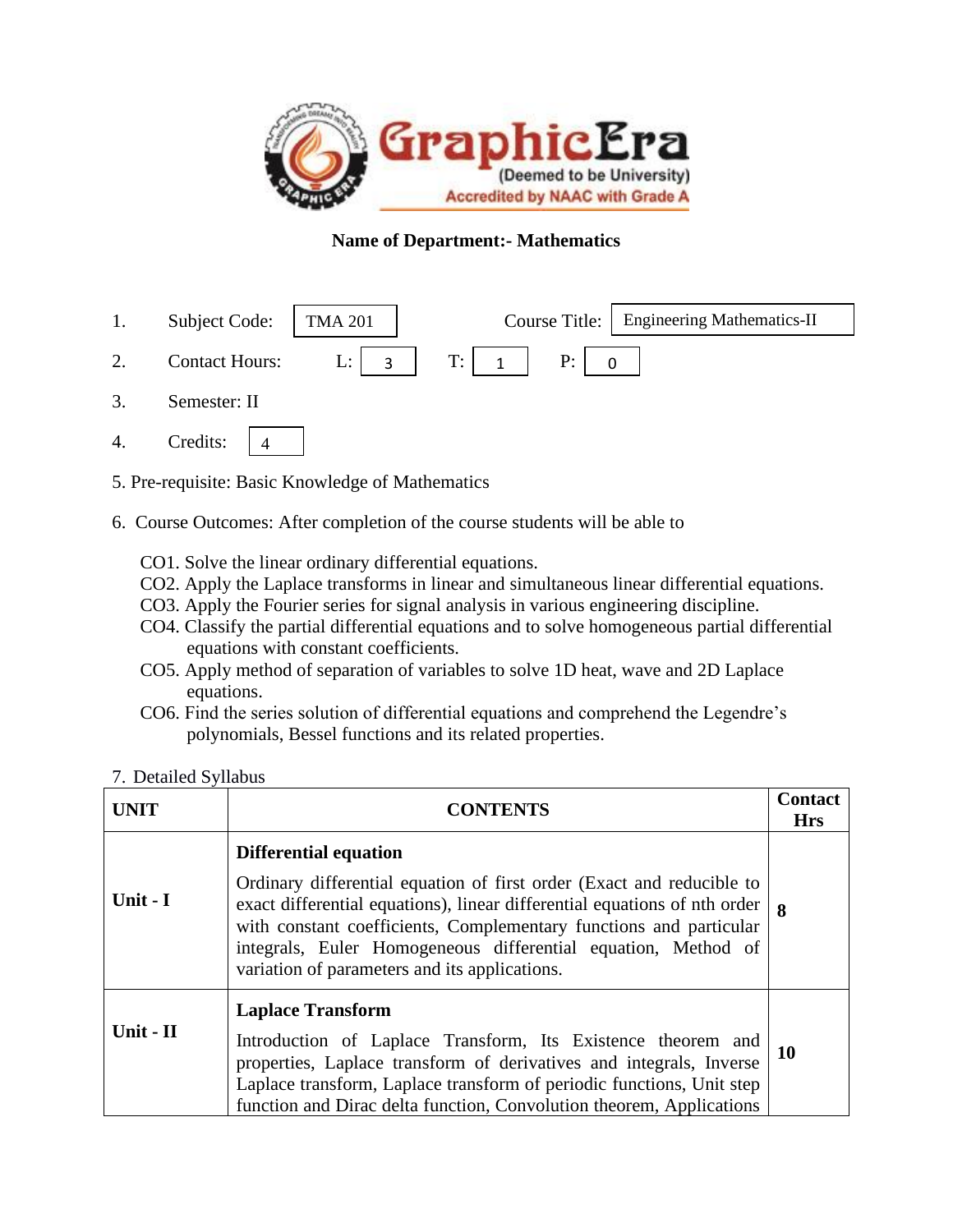|              | to solve simple linear and simultaneous linear differential equations.                                                                                                                                                                                                                                                                                                                                                                                                      |                |
|--------------|-----------------------------------------------------------------------------------------------------------------------------------------------------------------------------------------------------------------------------------------------------------------------------------------------------------------------------------------------------------------------------------------------------------------------------------------------------------------------------|----------------|
| Unit $-$ III | <b>Fourier series</b><br>Periodic functions, Fourier series of periodic functions of period $2\pi$ ,<br>Euler's formula, Fourier series having arbitrary period, Change of<br>intervals, Even and odd functions, Half range sine and cosine series.                                                                                                                                                                                                                         | $\overline{7}$ |
| Unit $-$ IV  | <b>Partial differential equations</b><br>Introduction to partial differential equations, Solution of linear partial<br>differential equations with constant coefficients of second order and<br>their classifications: parabolic, hyperbolic and elliptic partial<br>differential equations.<br>Method of separation of variables for solving partial differential<br>equations, one dimensional Wave and heat conduction equations,<br>Laplace equation in two dimensions. | 12             |
| Unit $-$ V   | <b>Special Function</b><br>Series solution of differential equations, Legendre's differential<br>equations and Polynomials, Bessel's differential equations and<br>Bessel's Functions, Recurrence relations, Generating Functions,<br>Rodrigue's formula.                                                                                                                                                                                                                   | 9              |
|              | <b>Total</b>                                                                                                                                                                                                                                                                                                                                                                                                                                                                | 45             |

# **Reference Books:**

- C. B. Gupta, S. R. Singh and Mukesh Kumar, "Engineering Mathematics for Semesters I and II" McGraw Hill Education, First edition 2015.
- E. Kreyszig, Advanced Engineering Mathematics, Wiley India, 2006.
- B. S. Grewal, Higher Engineering Mathematics, Khanna Publications, 2009.
- C. Prasad, Advanced Mathematics for Engineers, Prasad Mudralaya, 1996.
- R. K. Jain, S. R. K. Iyengar, Advanced Engineering Mathematics, Narosa Publication, 2004.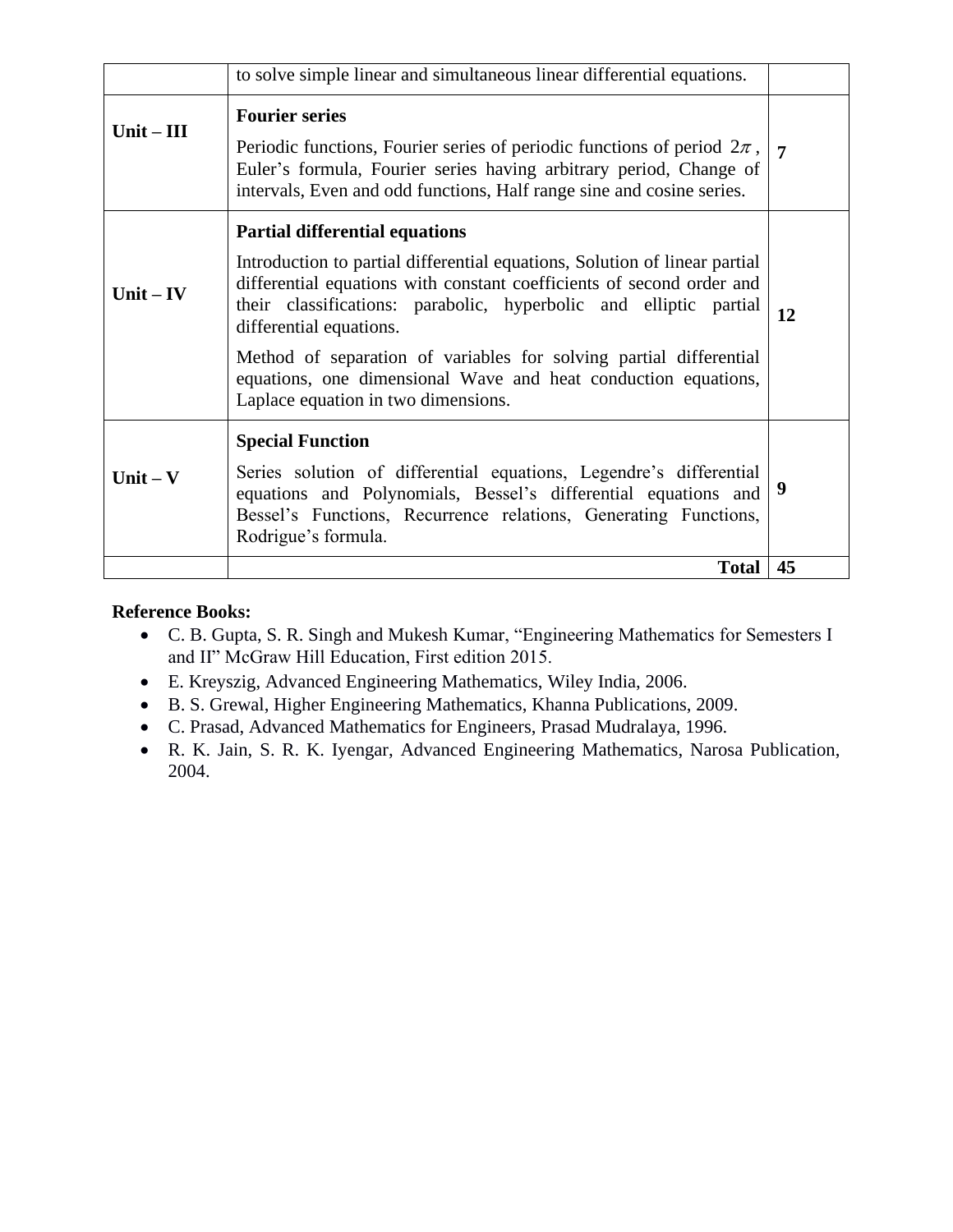

# **Name of Department:- Mathematics**

- 1. Subject Code:  $MAB 201$  Course Title: 2. Contact Hours: L:  $\begin{array}{|c|c|c|c|c|c|} \hline 2. & \text{Contact Hours:} & \text{L:} & 3 & T: & 1 \hline \end{array}$  P: 3. Semester: I Engineering **Mathematics MAB 201** 3 | T: | 1 | P: | 0
- 4. Credits: 4
- 5. Pre-requisite: Basic Knowledge of Mathematics
- 6. Course Outcomes: After completion of the course students will be able to
	- CO1. Understand the concept of Matrices and determinants.
	- CO2. Identify and understand the significance of Differentiation and Integration in Bio Technology.
	- CO3. Solve the linear differential equations.
	- CO4. Illustrate linear and nonlinear algebraic equations.
	- CO5. Explain the applications of probability and Statistics in Bio Technology.
	- CO6. Use of Mathematics and their applications in Bio Technology.
- 7. Detailed Syllabus

| UNIT       | <b>CONTENTS</b>                                                                                                                                                                                                                                                                             | Cont<br>act<br><b>Hrs</b> |
|------------|---------------------------------------------------------------------------------------------------------------------------------------------------------------------------------------------------------------------------------------------------------------------------------------------|---------------------------|
| Unit $-I$  | Definitions, type of matrices, properties of matrices, algebra of matrices<br>(Addition, subtractions and multiplication), Determinants, Properties of<br>determinants, Adjoint of matrix, Inverse of a matrix, System of linear<br>equations, Eigen values and Eigen vectors for order 2.  | 10                        |
| Unit $-II$ | Limit (L'Hospital Rule) and Continuity, Differentiation of Standard<br>functions, Basic Rule of Differentiation (product rule, quotient rule,<br>chain rule), Maxima and minima for one variable, Integration<br>(Integration by part, Integration by Substitution).                        | 10                        |
| Unit - III | Differential equations, Differential equations of first order and first<br>degree. Variable separable method, Homogeneous differential<br>equations, linear differential equations, Linear differential equations of<br>second order with constant coefficients, complimentary function and | 8                         |